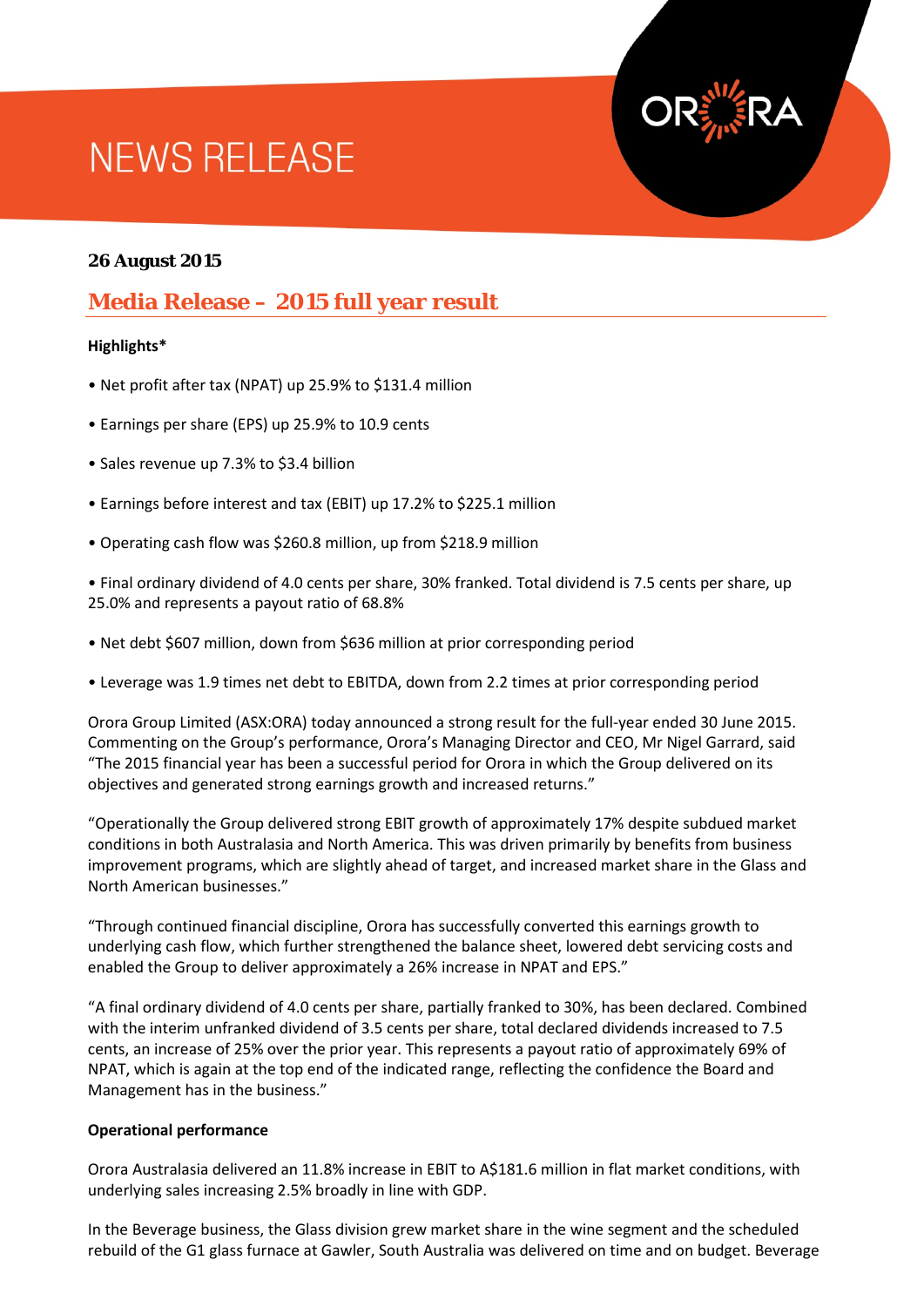# **NEWS RELEASE**



can volumes were stable, and the business delivered higher earnings through increased manufacturing efficiency.

The Fibre Packaging business reported higher earnings, largely driven by the benefits of costimprovement initiatives and increased volumes in most end markets, offsetting weakness in the beverage and grocery segments. Incremental cost reduction and innovation benefits of \$18.4 million were delivered at the B9 recycled paper mill (B9) in the period, taking the cumulative benefits to \$21.4 million, slightly ahead of guidance. The mill increased production by approximately 10% to 367,000 tonnes of recycled paper. Export of paper to the Orora business and external customers in North America increased from 8,500 tonnes to 55,300 tonnes during the period.

During the year, Orora announced an investment of approximately \$20.0 million in a new state of the art dairy sack line as a result of securing a supply agreement with Fonterra. The machine will be commissioned in late calendar 2016. It will be located at Orora's existing facility in Keon Park, Victoria. Commenting on the investment, Mr Nigel Garrard said "As a customer led company, long-term investments and contracts such as this demonstrate Orora's commitment to invest in initiatives for customers and drive innovation."

On a constant currency basis, Orora North America delivered a 14.1% increase in EBIT to USD59.9 million, on the back of a 6.2% increase in sales revenue and improved cost efficiency. Landsberg Packaging Solutions increased sales by 8.7% through higher sales to existing customers, winning market share and benefits from the integration of the World Wide Plastics acquisition. The Manufacturing division delivered higher earnings through manufacturing efficiencies and strong cost control despite continued margin pressure.

#### **Innovation and growth**

"Orora's customer focus and innovation will continue to underpin future growth," said Mr Garrard.

"Orora Australasia's selection as a supplier of the year by both Lion and Coca-Cola Amatil is testament the Group's customer-led approach."

"The Group has launched the Orora Global Innovation Fund to invest approximately \$45 million (aided by the recent disposal of land at Petrie, Queensland) over three years on innovation, modernisation and productivity projects."

"In conjunction with targeting profitable organic and market share growth, Orora continues to actively pursue acquisition opportunities in preferred markets to enhance geographic footprint, extend the value proposition and achieve greater economies of scale."

## **Acquisition of Jakait**

Orora announces it has signed an agreement to acquire the assets and business of Jakait, a supplier of packaging, logistics services and label products to the greenhouse produce sector based in Ontario, Canada.

The consideration is C\$16.5M (A\$17.2M) which represents an EBITDA multiple of 5.6 times. There is also an additional returns based consideration component of up to C\$5.5M (A\$5.7M) payable over 5 years. The anticipated effective date is 1 September 2015.

Commenting on the acquisition, Nigel Garrard said "The acquisition of Jakait is consistent with the Group's growth strategy for North America as it provides further capability in the large food and produce